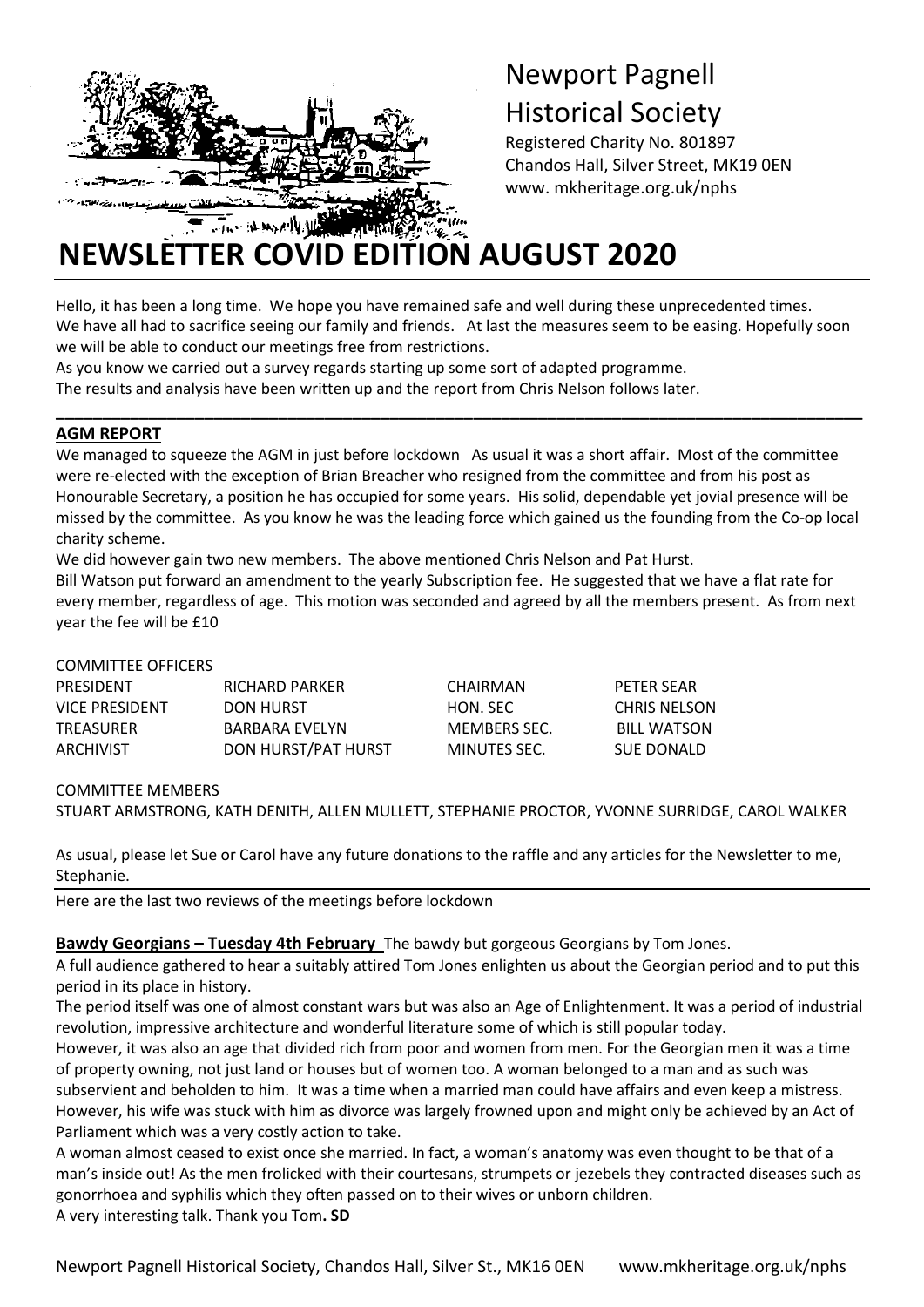**The Letters of Walter Croft WW1 – Tuesday 18th February** This was a true story about a collection of letters (70 letters with 20,000 words) written by a soldier named Walter Croft, during the First World War. The letters had been stored at the Fusilier Museum in the Tower of London.

Walter had lived in Derby with his family, in a semi-detached home. His father was a railways clerk. He was a counties level hockey player and had been privately, though modestly, educated.

Walter started his service as a signaller and trained in a Military Camp at Epsom. He was very proud of what he and his signaller colleagues contributed to the War effort. He said he found the work very interesting. Early on, he was identified as potential officer material but chose to stay with his colleagues within the ranks. Later, he managed to attain the non-commissioned rank of full corporal.

His letters began in a surprisingly relaxed tone but as the war progressed, they became sad and distressing. He wrote profusely and clearly enjoyed doing so. In this way he maintained contact with his family and seemed to want them to believe that he was relatively happy. At the beginning of his military experience, his letters were surprisingly up-beat. He had a very warm relationship with his family, back home. Partly in consequence of his prolific letter writing, he managed to receive a variety of comfort food delivered to him from home. He also had a decent relationship with his soldier colleagues, for he shared much of what he received from home, with them. He was an extraordinary, though ordinary sort of man.

As the war raged on, he wrote about the characteristics of so many trenches, how shallow some were that left the soldiers exposed and how deep and soggy others happened to be, making it difficult for foot soldiers to make any real progress. There were shells, then there was gas! As well as rain and cold. He spoke about the varying experiences and changing perspectives. He was a very good writer and keen to share his experiences with his family, little knowing how their tone would eventually have to change.

His experiences were varied but all of the conditions were challenging – and military food was monotonous. Some of the time, there were eleven men to a tent. When they were close to the German firing line, German machine-gun rounds, either hit, or were frighteningly close to their target including himself. The snow was  $4-6$  inches deep. There were many long marches from about 5 to 16 miles with an 80lb pack. Some men seemed to lie down and give in, though he was generally impressed with the men's endurance. He thought the war would last forever! He realised that in such an environment, you really needed to have your wits about you.

The tone of his letters home, began to change, from being pally, friendly and positive! Having earlier felt that he was part of a great experience! He later began to talk about the Battalion being in one room, where they did everything. He was impressed by the way so many soldiers were able to create a variety of home-made musical instruments to entertain themselves. At Christmas time, though, the soldiers were well provided for. But he couldn't stop himself from reflecting on what it would be like at home.

For a brief period from 1st Feb 1916, he was with a reserve group of 45 soldiers, in accommodation 25 x 30 feet, plus equipment. Light was provided by 30 candles stuck on the end of bayonets. But there were ample mugs of tea and tins of salmon.

He suffered from shrapnel in his buttocks and thigh. He wrote in extreme detail and often hilariously. Whilst recuperating in Edinburgh, it was like being part of a victory parade, he said, as they marched down Princess Street, with many people cheering them! He was impressed with the camaraderie and appreciation of the public.

He was much less impressed by the number of soldiers killed in battle and the increasingly terrible conditions of war. In one fearful battle, a third of a battalion of Fusiliers were wiped out. He was hit by a piece of shell. He took the view that the world would have changed for ever. His mental well-being became affected.

He was a very popular soldier with his colleagues.

On 19th November 1916, corporal Walter Croft died in C Ward of No 1 Canadian Hospital, six days after he assured his family, "Not to worry."

*Army form B 'Notice of Death to Family'* was delivered to his home. That's all the communication his family had from the military.

However, a female Army Chaplain, whose brother had been killed about the same time and in similar circumstances, sent Walter's family a more humane and sorrowful hand-written letter. They must have been very relieved to receive that!

Her letter was quite long and caring. It was also personal and sensitive.

Walter was buried in France. His gravestone lies alongside thousands of others!!! **BB**.

**\_\_\_\_\_\_\_\_\_\_\_\_\_\_\_\_\_\_\_\_\_\_\_\_\_\_\_\_\_\_\_\_\_\_\_\_\_\_\_\_\_\_\_\_\_\_\_\_\_\_\_\_\_\_\_\_\_\_\_\_\_\_\_\_\_\_\_\_\_\_\_\_\_\_\_\_**

We will keep us informed when it is safe and viable to re-start our meetings.